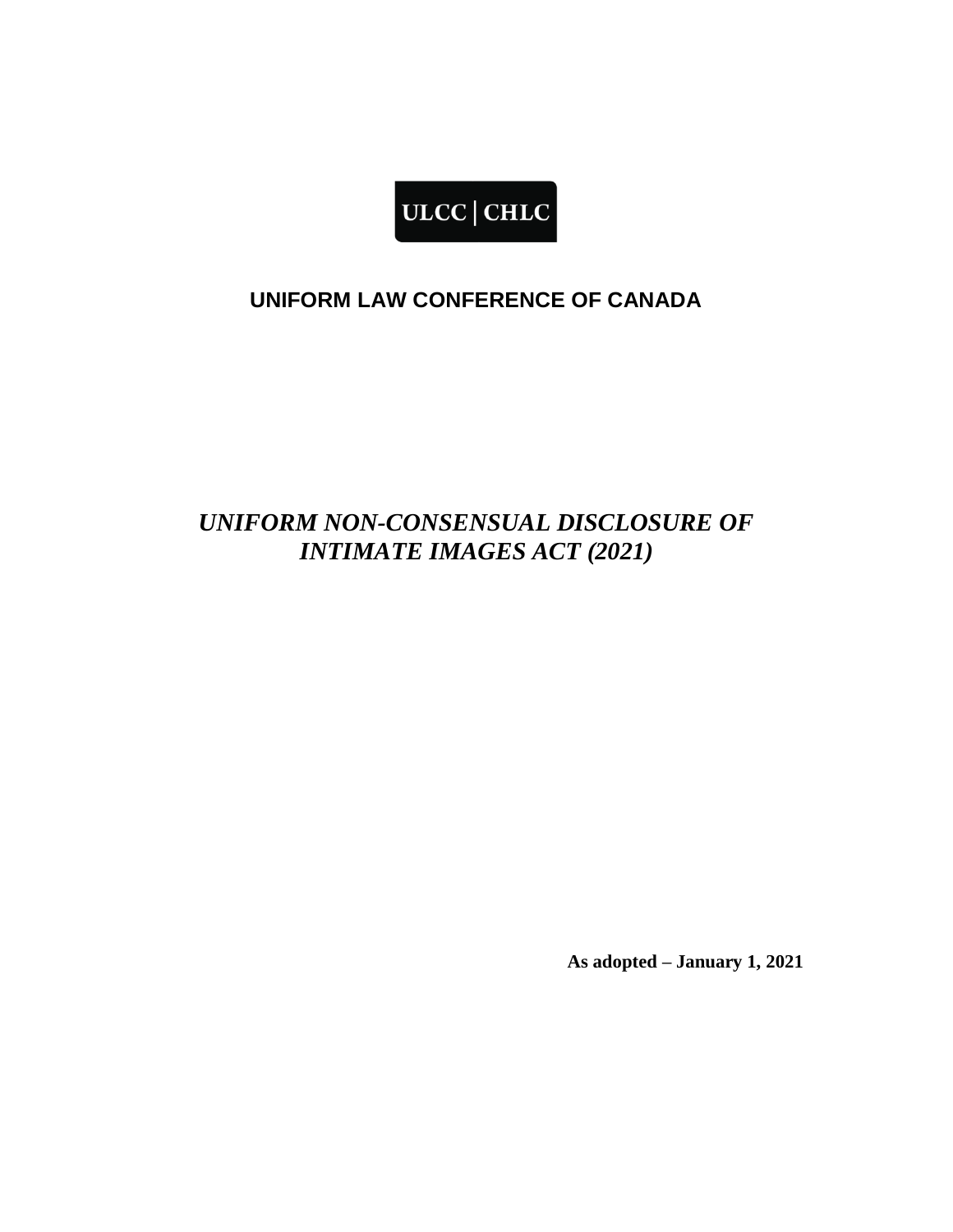This document is a publication of the Uniform Law Conference of Canada. For more information, please contact [ulccwebsite@gmail. com](mailto:ulccwebsite@gmail.com)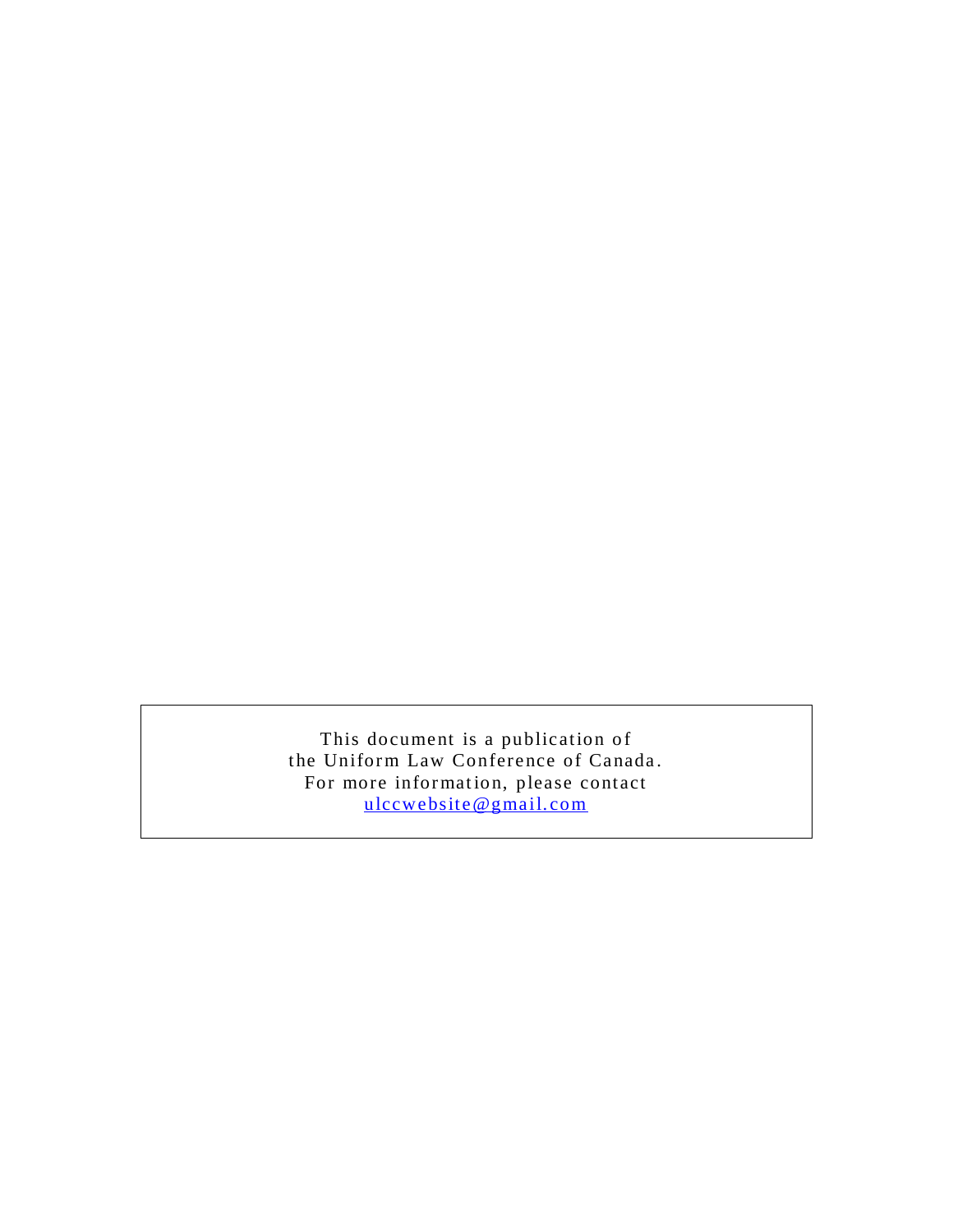## *UNIFORM NON-CONSENSUAL DISCLOSURE OF INTIMATE IMAGES ACT (2021)*

#### *Contents*

- 1 Definitions
- 2 Reasonable expectation of privacy
- 3 Torts
- 4 Application for declaratory and injunctive relief
- 5 Claim for damages
- 6 Burden of proof reasonable expectation of privacy
- 7 Publication ban
- 8 Internet intermediaries protected from legal suit
- 9 Defence to application under section 4
- 10 Defences to claim under section 5
- 11 Consent revocable
- 12 Rights and remedies not limited
- 13 Commencement

#### **GENERAL COMMENT**

The primary objective of the act is to create an inexpensive, fast-track proceeding for victims to have NCDII removed from the internet. In some jurisdictions this might involve an application, with the matter determined based on affidavit evidence. The evidentiary burden on the applicant would be minimal and the primary remedies would be declaratory and injunctive, though nominal damages could be awarded. The goal is to give victims what they most want: the destruction, removal or de-indexing of the intimate image as cheaply and quickly as possible.

In addition to dealing with actual distribution of intimate images, the act also proposes to deal with threatened distribution of intimate images.

It is recognized, that some victims will want damages in addition to the destruction, removal or de-indexing of the intimate image. Therefore, the act also provides for a more traditional proceeding that places a greater onus on claimants. This proceeding may take longer to litigate and require the assistance of counsel but could result in significant damages awards.

The two proceedings in sections 4 and 5 are intended to be distinct and, in some cases, cumulative. For example, a complainant may initially wish to bring an application under section 4 in order to seek a quick takedown of an intimate image. Thereafter, the complainant, having suffered significant damages from the distribution of the intimate image, may choose to bring a section 5 proceeding to seek damages relief.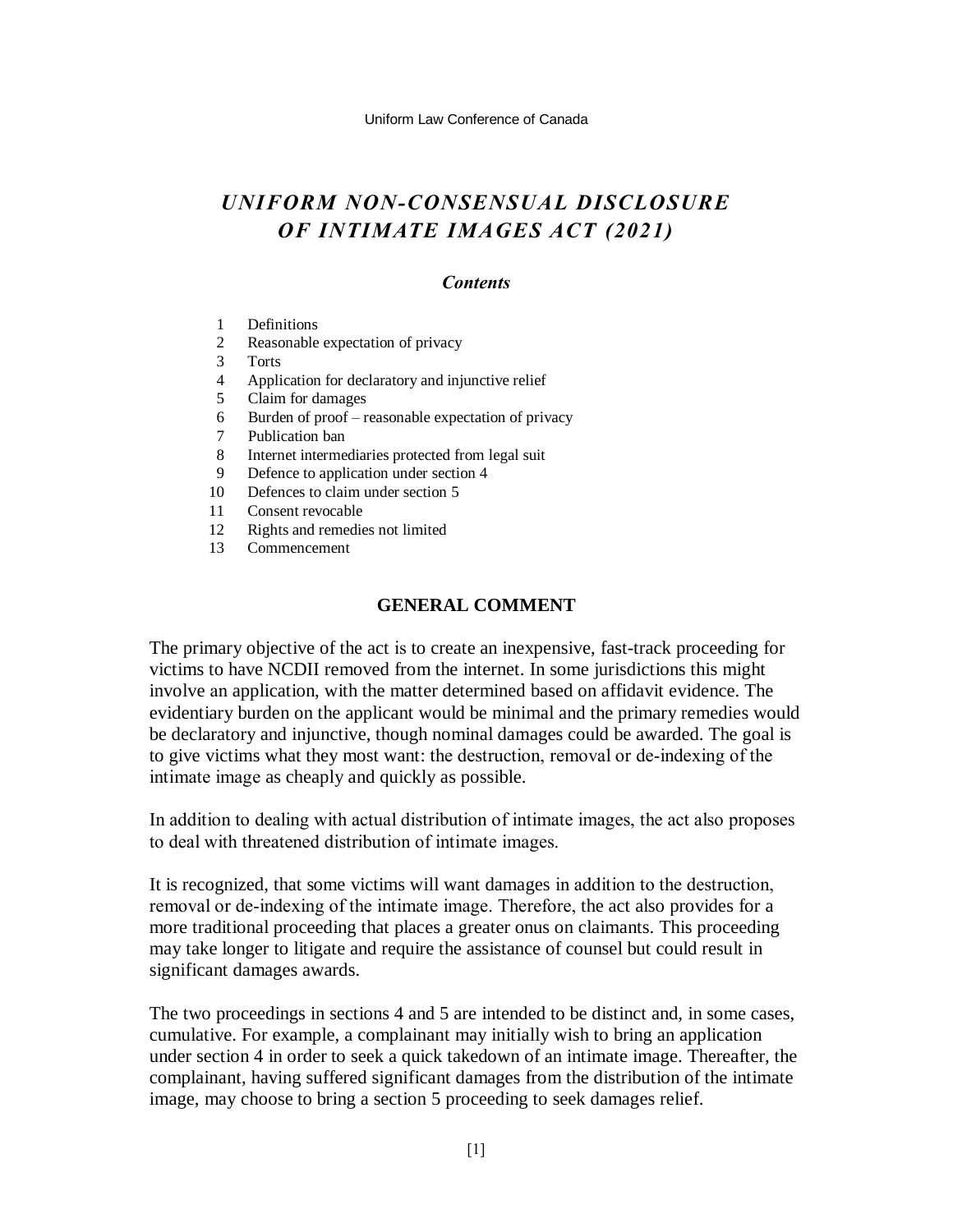The civil remedies created by the act would complement existing criminal NCDII provisions. In 2015, the *Criminal Code* was amended to include a new non-consensual disclosure of intimate images offence (section 162.1). This is a hybrid offence, punishable by a maximum of 5 years on indictment. The 2015 reforms also included complementary amendments such as a notice and take-down provision which empower judges to order the removal of certain information from the Internet (s. 164.1), the power to prohibit a person convicted of NCDII from using the Internet (s. 162.2), restitution for victims relating to expenses relating to removing the images (paragraph 738 (1) (d)) and recognizance orders where a person fears that the NCDII may occur (s. 810). Other *Criminal Code* offences might also apply in certain circumstances (e.g., criminal harassment or uttering threats).

The civil remedies in this act are intended to give victims more control over the litigation process and provide an alternative to the strictures of the administration of criminal justice.

Two substantive differences between the *Criminal Code* offence in s.162.1 and the torts created by this act reflect deliberate policy choices. First, the distribution of altered intimate images can be tortious. This addresses the emergence of the relatively new and pernicious problem of "deep fakes". Second, the torts allow recovery even if the complainant is not identifiable in the image. This addresses the issue of upskirting, for example.

#### **Definitions**

**1** In this Act:

**"applicant"** means a person who makes an application under section 4;

**COMMENT:** This definition specifically applies to the fast-track provisions in section 4 as distinct from a "claimant" under the traditional tort remedy in section 5.

**"claimant"** means a person who makes a claim under section 5;

**COMMENT:** This definition specifically applies to the traditional tort remedy in section 5 as distinct from an "applicant" under the fast-track provisions in section 4.

### **"court"** means the **[each jurisdiction to add what court]**;

**COMMENT:** The act leaves the definition of "court" to be addressed by each jurisdiction. Jurisdictions have varying court structures and approaches to supporting self-represented litigants. Each jurisdiction is in the best position to determine which tribunal has the appropriate authority and is best placed to grant the fast-track remedy under section 4 and the more traditional tort remedy under section 5. Options might include provincial court, superior court, the creation of a fast-track process in a superior court and/or an administrative tribunal.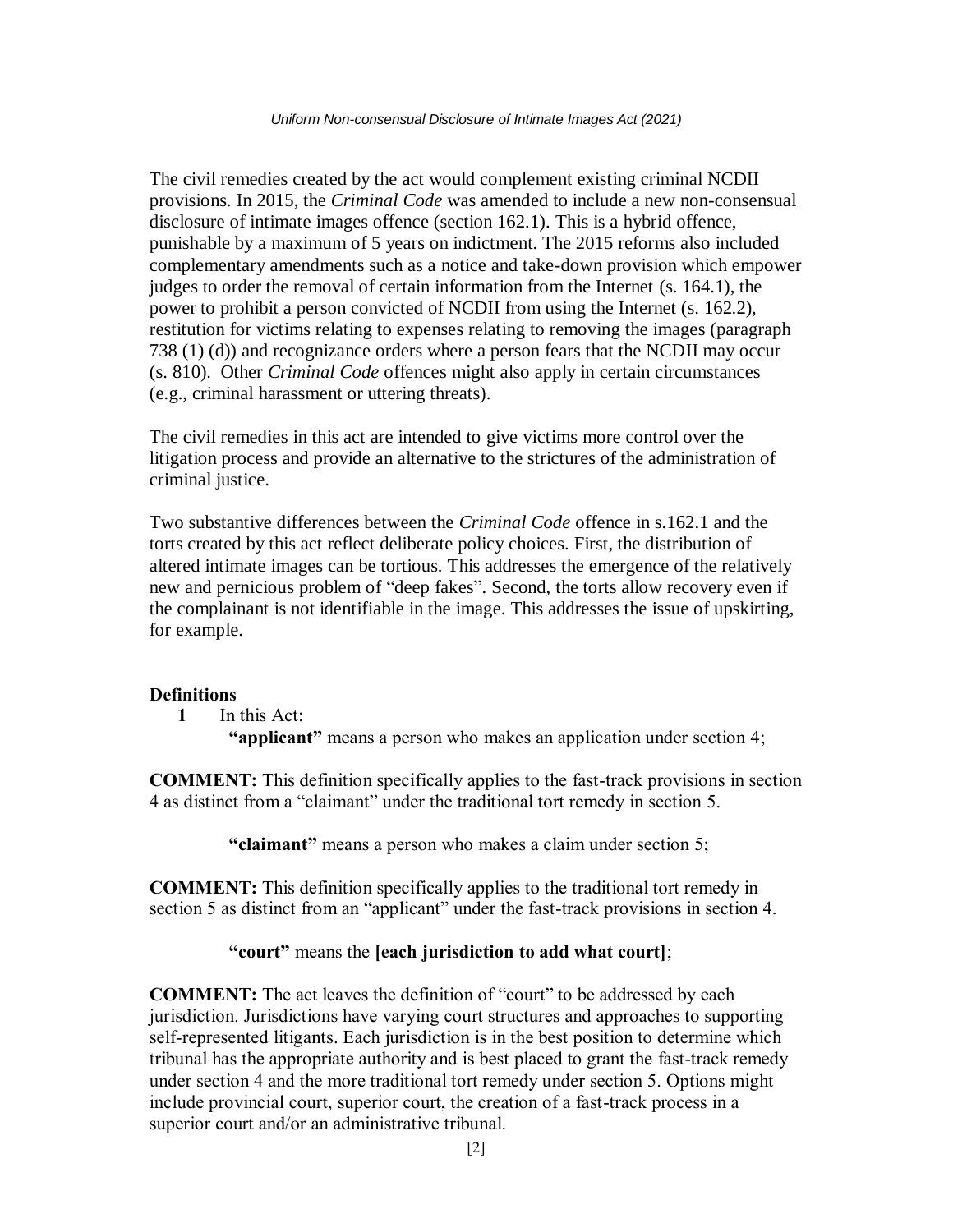Similarly, the act does not address specific measures that may be appropriate to protect access to justice for NCDII victims. Individual jurisdictions may wish to include provisions to assist vulnerable victims, such as child victims and victims of human trafficking, in accessing remedies under the act. These might include provisions for complainants to access legal aid, legal representation or the assistance of an agency like the Canadian Centre for Child Protection (C3P).

**"distribute"** means to transmit, publish or otherwise make available;

**COMMENT:** The concept of distribution is critical to the workings of the provisions of the act. Distribution is defined in terms of intimate images being made available to others. The tort does not require possession, authorship or endorsement of the intimate image. No knowledge or intent to distribute is included in the definition.

> **"internet intermediary"** means an organization that hosts or indexes third party content through an online platform;

**COMMENT:** The definition of internet intermediary is intended to be functional and relatively narrow. Only organizations having the ordinary function of bringing together or facilitating transactions among third parties on an internet platform should be entitled to protection from law suits under s. 8. Individuals who host or index third party content are not intermediaries under this definition and should not be protected from lawsuits. This narrow definition is consistent with the remedial purpose of the legislation.

- **"intimate image"** means a visual recording of an individual, whether or not the individual is identifiable and whether or not the image has been altered in any way, made by any means, in which the individual is or is depicted as
	- (a) engaging in a sexual act, or
	- (b) nude, nearly nude or exposing their genital organs, anal region or breasts, and

in relation to which the individual had a reasonable expectation of privacy at the time the recording was made and, if the recording has been distributed, at the time it was distributed;

**COMMENT:** The Working Group has intentionally adopted a definition of "intimate image" distinct from that in s.162.1 of the *Criminal Code*. In particular, a policy decision was made by the Working Group to provide remedies under the act in respect of altered images and images of unidentifiable individuals.

*Altered Images -* The definition of "intimate image" found in many jurisdictions includes a visual recording of a person made by any means, including a photograph, film or video recording. The Working Group considered whether the definition should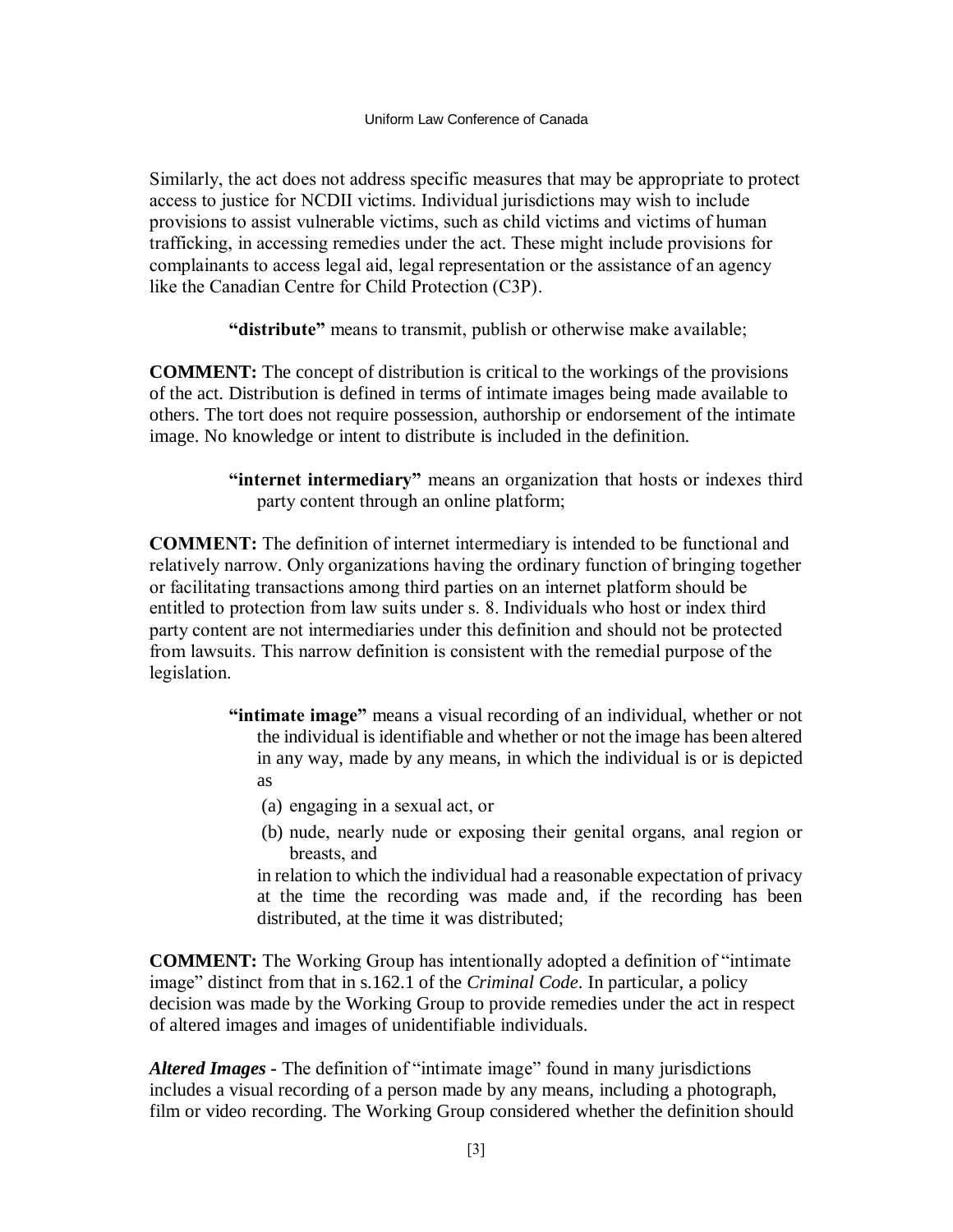capture altered images. It is increasingly common for altered images, video or sound, colloquially known as "deep fake" technology, to be created for the purpose of causing harm to an individual.

The Working Group agreed that the definition of intimate images under this act should include altered images, but the Working Group was mindful that some forms of altered images serve a public interest. The public interest defence set out in section  $10(1)(c)$ would provide a defence for altered images created and shared in the public interest.

*Images of Unidentifiable Individuals -* The Working Group also considered whether the causes of action should apply only to images identifiable by a third party, such as situations where the individual is identifiable from the image, or through information connected to the image (e.g. the bedroom in the background is recognizable). Such a narrow definition would mean certain harmful scenarios would not be captured by the torts. For example, a person takes a selfie of intimate parts of her body and shares it with a partner, who distributes it to others without consent. The person knows it is her body even if no one else knows it is her. Further, the person may live in fear that she will be identifiable at some point in the future, whether because someone pieces together it is her, or the person who posted the image identifies it as her.

Current Canadian NCDII legislation uses definitions of intimate image which do not focus on the issue of whether the individual is identifiable in the image. Instead, the legislation refers to a "person depicted in the image" with roots in the right to privacy such that the recording was in circumstances giving rise to a reasonable expectation of privacy. This anchoring of the cause of action to the concept of privacy more readily enables an interpretation of intimate image that includes non-identifiable recordings, because the right to dignity captured by privacy is most readily implicated in this type of disclosure.

Despite this apparent flexibility of the definition of intimate image in current Canadian NCDII legislation, the Working Group felt that these definitions are unclear. The Working Group concluded that the uniform act should explicitly provide that a complainant need not be identifiable to a third party in order to have a cause of action. It is enough if the person can prove to the court that they are the person depicted in the image.

Under the fast-track process set out in Section 4, time is of the essence to arrest further distribution of an image to the extent possible. The Working Group concluded that a NCDII victim should be able to seek relief under the act without having to wait until they are identifiable and the worst damage possible is inflicted.

Explicitly including unidentifiable persons within the scope of the act enables a cause of action for both reputational harms and invasions of privacy. It also recognizes that sexual identity and sexual objectification are at issue regardless of whether a victim is identifiable. There is no reason in principle to protect identifiable victims over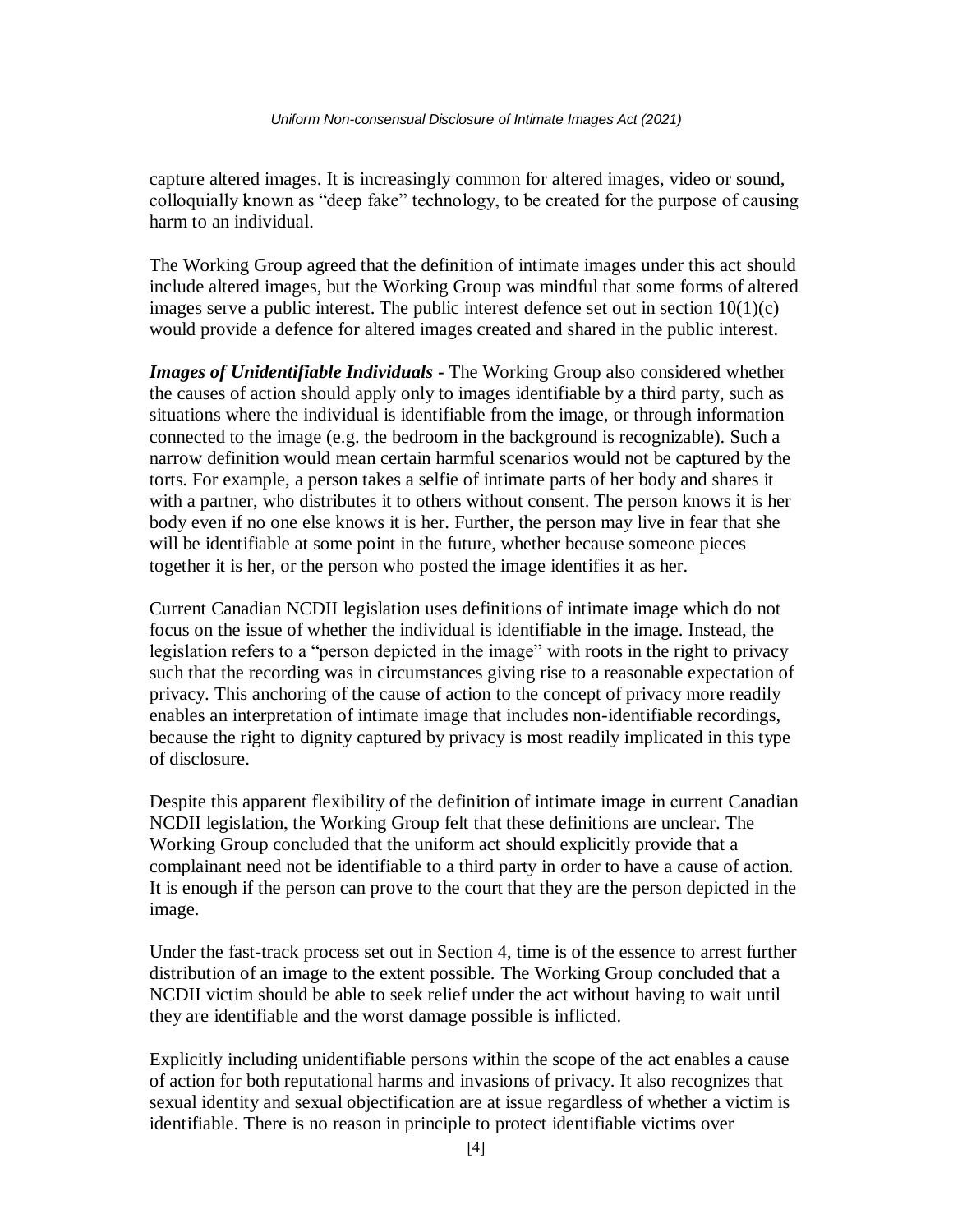unidentifiable victims since both can experience severe emotional distress from distribution of such an image.

*Nearly Nude Images -* The definition of "intimate image" includes a visual recording of an individual who is nearly nude where there was a reasonable expectation of privacy at the time the recording was made and, if the recording has been distributed, at the time it was distributed. In principle, such photos are similar to nude intimate images in terms of the blameworthy conduct and the harm caused by their disclosure. In practice, it would be preferable for similar acts to be captured under the same legal framework.

*Reasonable Expectation of Privacy* - The Working Group concluded that a reasonable expectation of privacy is a necessary element of the definition of "intimate image". The intent is that the act target nearly nude images where a reasonable expectation of privacy exists (such as "upskirting") but does not apply to nude or nearly nude images where a reasonable expectation of privacy does not exist (such as a baby in the bathtub or a woman wearing a bikini on a public beach).

The Working Group considered but rejected an alternative suggestion to define "intimate image" in relation to the term "quality of confidence" as is used in tort claims for breach of confidence. Breach of confidence is a narrower concept than privacy and its structure (confidential information, communicated in confidence, misuse) is rigid compared to reasonable expectation of privacy. NCDII will continue to evolve and the tort of privacy developing in Canada enables a broader conception (than confidence) that clearly engages with the mischief being addressed by the act.

*Wholly Original Content -* The Working Group felt that the definition of "intimate image" should not encompass wholly original content, such as nude drawings or paintings of individuals, for the remedies contemplated under this act. For such content, other causes of action might be suitable, such as invasion of privacy, defamation or intentional infliction of emotional distress.

*Differing Social and Cultural Norms –* As a result of Canada's diverse population and pluralistic traditions, individuals may hold a variety of views on what images may be considered "intimate". For example, a photo taken by the spouse of woman not wearing a niqab or hijab, which was intended to remain private, may be considered by the woman to be intimate. The Working Group was sympathetic to the fact that the act does not offer a remedy in such cases but concluded that it was not possible in this targeted legislation to accommodate all conceptions of intimacy. Claims that do not involve "intimate images" as defined in the act may be pursued through general privacy legislation or common law privacy torts where such laws exist.

> **"respondent"** means a person responding to an application made under section 4 or a claim made under section 5.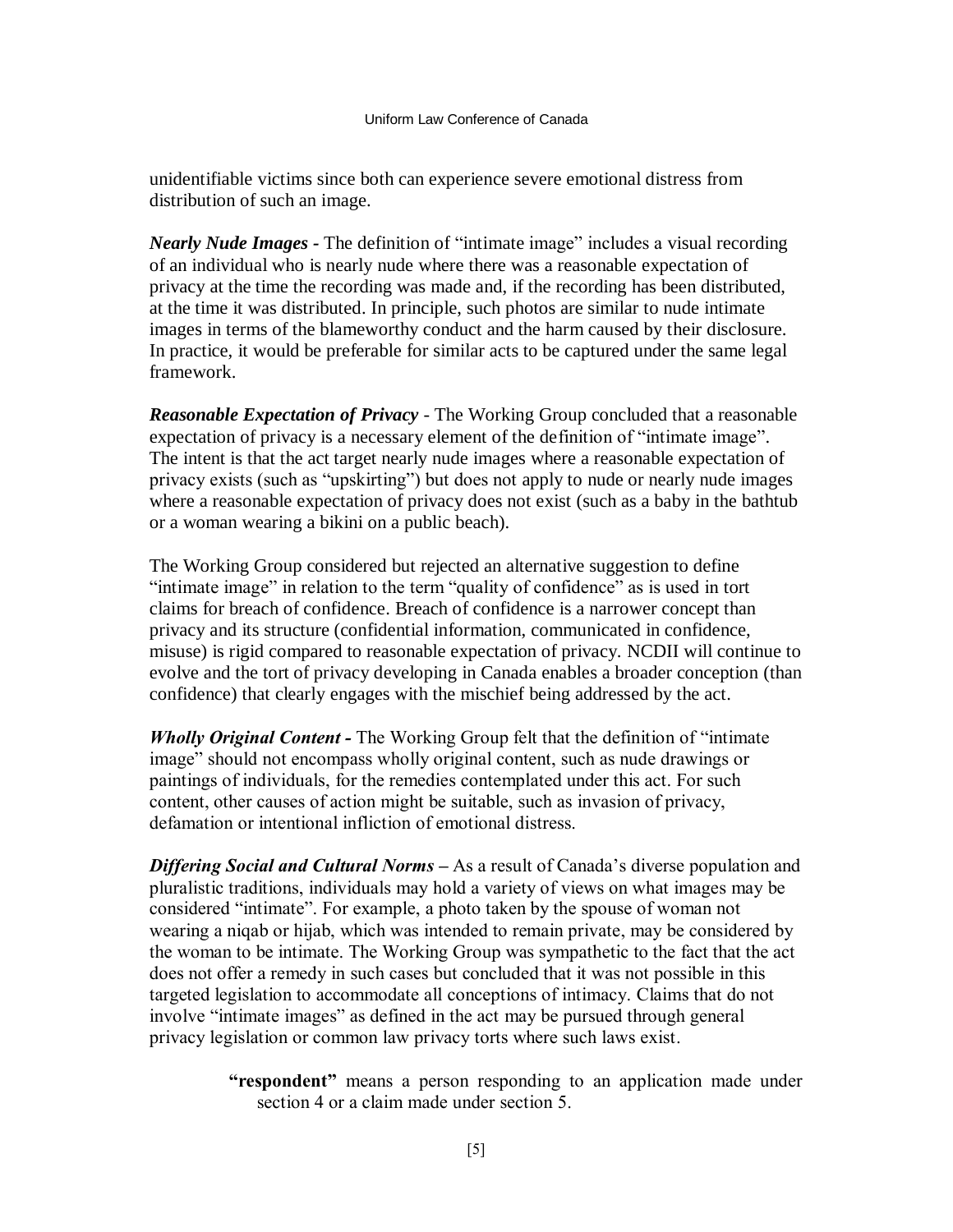## **Reasonable expectation of privacy**

- **2** For certainty,
	- (a) an individual may have a reasonable expectation of privacy in an altered image, and
	- (b) a reasonable expectation of privacy is not lost by reason only of consent to distribution of the intimate image.

**COMMENT:** Section 2 clarifies the intent of the legislation that a reasonable expectation of privacy (a) may exist in an altered image (such as a "deep fake"), and (b) is not lost only by an individual consenting to the distribution of a intimate image.

It is important to make explicit in the act that consent to the distribution of an intimate image does not, by itself, affect a complainant's reasonable expectation of privacy in the image. This is because a reasonable expectation of privacy at the time of recording and/or distribution of the image is an element of the definition of "intimate image". Subsection 2(b) clarifies that an intimate image will remain an intimate image for the purposes of the act regardless of consent to distribution. Therefore, an individual may revoke consent to the distribution of an intimate image and still seek relief under section 11 of the act.

## **Torts**

**3** A person who distributes or threatens to distribute an intimate image commits a tort that is actionable without proof of damage.

**COMMENT:** Section 3 creates statutory torts similar in form to the tort created under the [Uniform Privacy Act \(Tort\) \(1994\).](https://www.ulcc.ca/en/uniform-acts-new-order/older-uniform-acts/513-josetta-1-en-gb/uniform-actsa/privacy-act/624-uniform-privacy-act-tort-1994) A strict liability tort is actionable under section 4 and a fault-based tort is actionable under section 5. Distribution is defined in terms of making images available to others either by way of transmission, publication or otherwise. Both torts include threats to distribute intimate images in addition to the actual distribution of them.

### **Application for declaratory and injunctive relief**

- **4** (1) An individual depicted in an intimate image may apply to the court for relief under this section.
	- (2) Subject to section 6, if the applicant satisfies the court that
		- (a) the image is an intimate image of the applicant, and
		- (b) the respondent distributed the intimate image,

the court may do any or all of the following:

- (c) declare the distribution to have been unlawful;
- (d) order the respondent to make every reasonable effort to make the intimate image unavailable to others, including by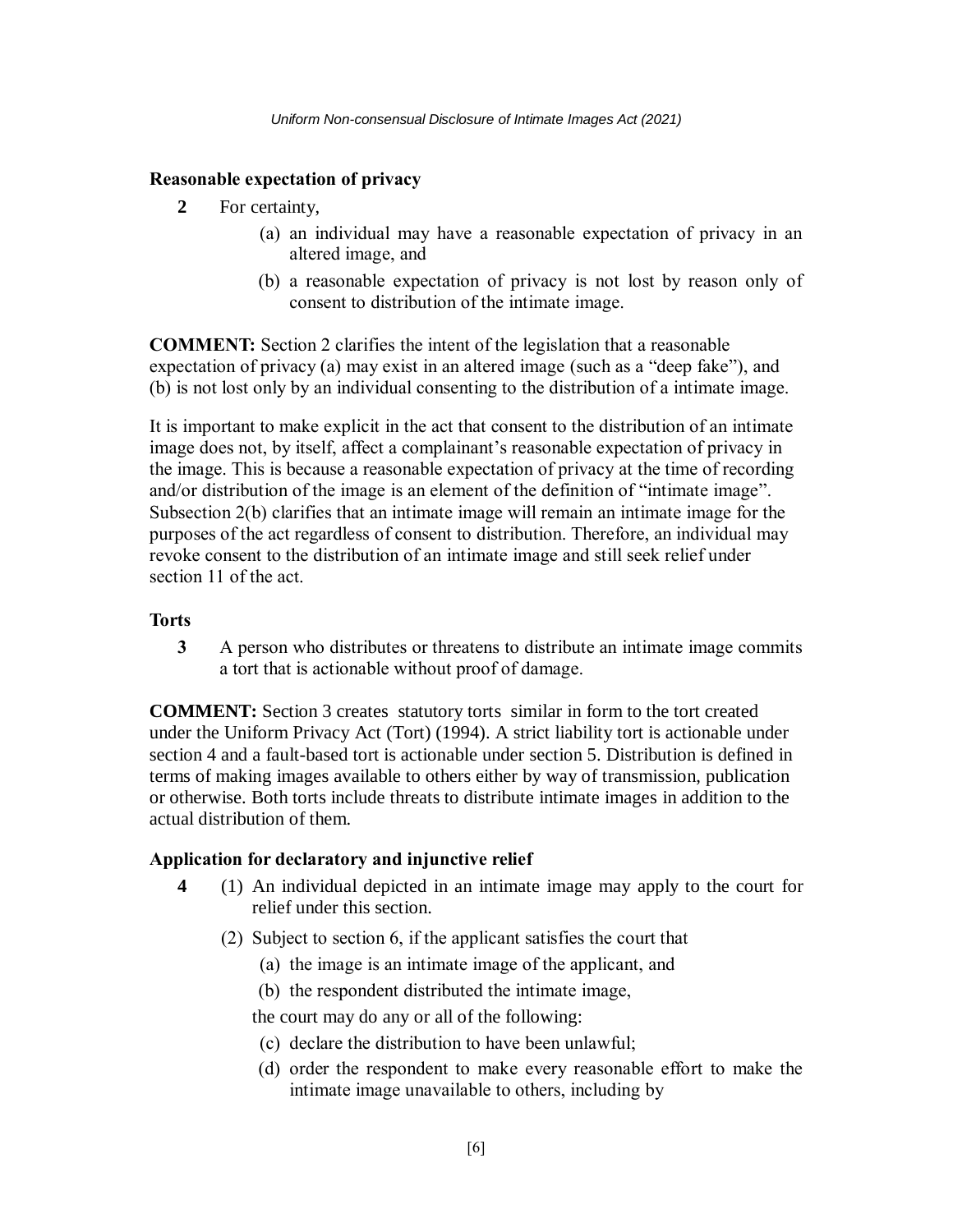- (i) destroying all copies of the intimate image in the respondent's possession or control,
- (ii) having the intimate image removed from any platform operated by an internet intermediary, and
- (iii) having the intimate image de-indexed from any search engine;
- (e) order an internet intermediary or other person or organization to make every reasonable effort to remove or de-index the intimate image;
- (f) order the respondent to pay nominal damages to the applicant;
- (g) make any other order the court considers just and reasonable in the circumstances.
- (3) Subject to section 6, if the applicant satisfies the court that
	- (a) the image is an intimate image of the applicant, and
	- (b) the respondent threatened to distribute the intimate image,

the court may do any or all of the following:

- (c) declare the threat to have been unlawful;
- (d) enjoin the respondent from distributing the intimate image;
- (e) order the respondent to make every reasonable effort to make the intimate image unavailable to others, including by destroying all copies of the intimate image in the respondent's possession or control;
- (f) order the respondent to pay nominal damages to the applicant;
- (g) make any other order the court considers just and reasonable in the circumstances.

**COMMENT:** Section 4 reflects the primary objective of the act by creating a fasttrack cause of action that can be heard expeditiously by way of an application for declaratory and/or injunctive relief. A jurisdiction should consider which tribunal in that jurisdiction would best achieve this objective. Relief under this section is obtained by an application as distinct from a claim under section 5 which sets out a more traditional form of relief in tort.

Section 4 requires the applicant to satisfy the court that (a) the image is an intimate image, as defined, of the applicant, and (b) the respondent distributed, as defined, (or threatened to distribute) the intimate image.

Section 4 sets out relief in respect of both actual and threatened distribution of an intimate image in keeping with the definition of the tort in section 3.

There is no need for a complainant to prove that they suffered injury or harm in order to establish either the fast-track tort (section 4) or more traditional tort (section 5). The Working Group adopted this approach for two reasons: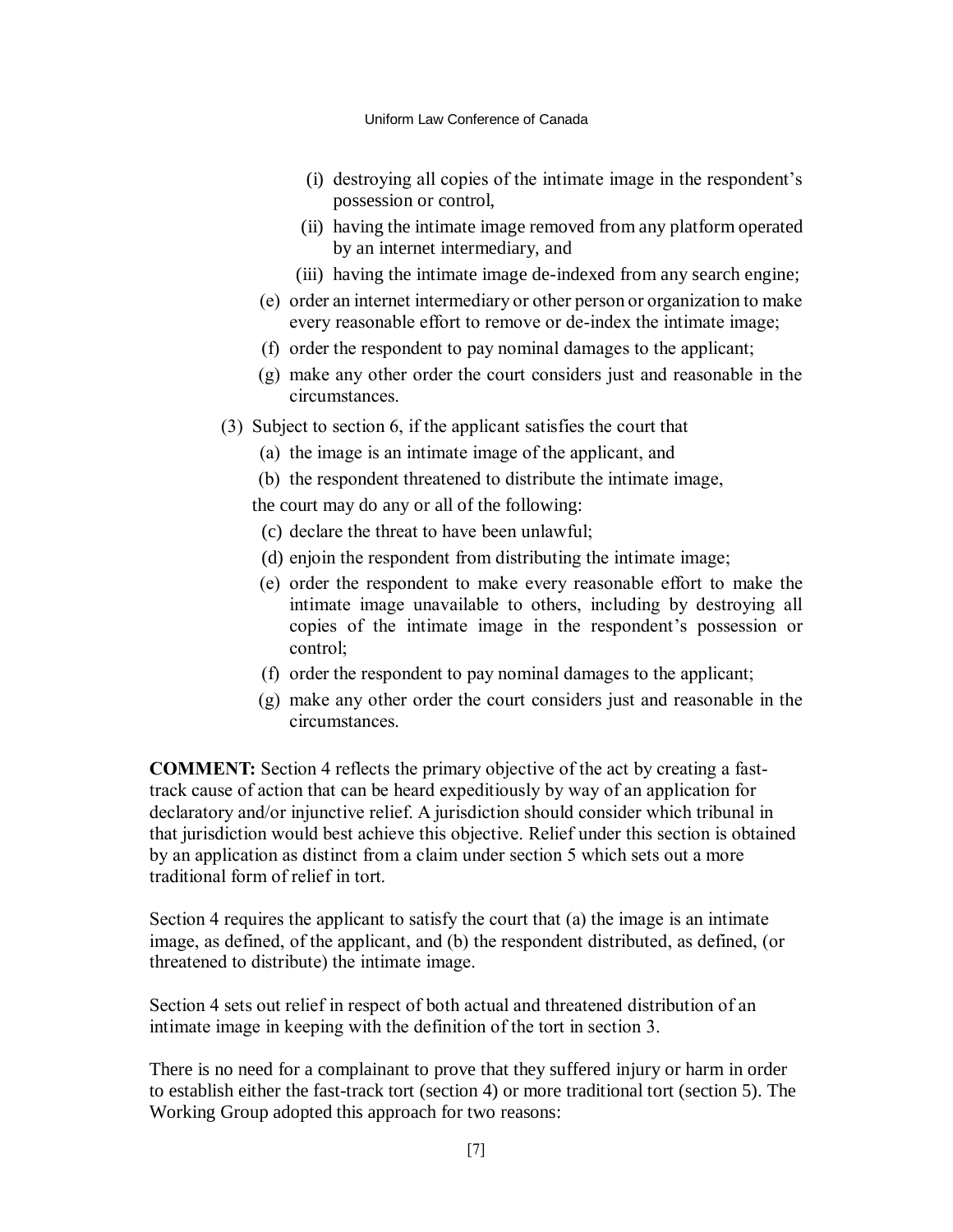First, the nature of the wrong is at least arguably an infringement of the right not to have such images published and is akin to a breach of the right to privacy. Even in the absence of any suffering or loss on the part of the complainant, there is an infringement of a right. Therefore, no proof of injury should be required.

Second, as a practical matter, injury, at least in the form of emotional distress, will effectively always be present. Requiring the complainant to prove this is unnecessarily burdensome.

Under the fast-track procedure in section 4, the court may make a declaration that the distribution was unlawful. It may order the respondent to make every reasonable effort to make the intimate image unavailable to others by destroying all copies of the intimate image in the respondent's possession or control, having the intimate image removed from any internet intermediary to which the respondent provided the intimate image, and having the URL page of the intimate image de-indexed from any search engine. The court may also order an internet intermediary or other person or organization to make every reasonable effort to remove or de-index the intimate image. Finally, the court may order the respondent to pay nominal damages to the applicant and make any other order the court considers just and reasonable in the circumstances.

A court order under section 4 will allow an applicant or respondent, depending on the order, to seek takedown or de-indexing of the content directly from internet intermediaries hosting the content, by sending the order to counsel at the intermediary's corporate office. Most internet intermediaries prohibit users from posting unlawful content. Therefore, a court order under section 4 will serve as compelling evidence that the intermediary's terms of service have been breached.

The provision for orders to be made against internet intermediaries or other non-parties to the application is consistent with Canadian common law as set out in *Google Inc. v. Equustek Solutions Inc*. 2017 SCC 34.

In the Working Group's opinion, most internet intermediaries are likely to comply with takedown or de-indexing orders issued under this act. The torts created by the act are narrow in scope and, in our view, compliant with the *Charter* and international human rights principles. As a matter of practice, most major intermediaries comply with local law. Therefore, there is no reason to believe that these companies will resist content removal.

Since the main focus of section 4 is the takedown or de-indexing of an intimate image, damages awards contemplated under this provision are meant to be nominal. Section 5 of the act provides a procedure following along the lines of traditional tort actions for more robust damages for the distribution of intimate images. This is appropriate since under section 4, there is no fault requirement, that is, there is no obligation to prove that the respondent knowingly or intentionally distributed the image.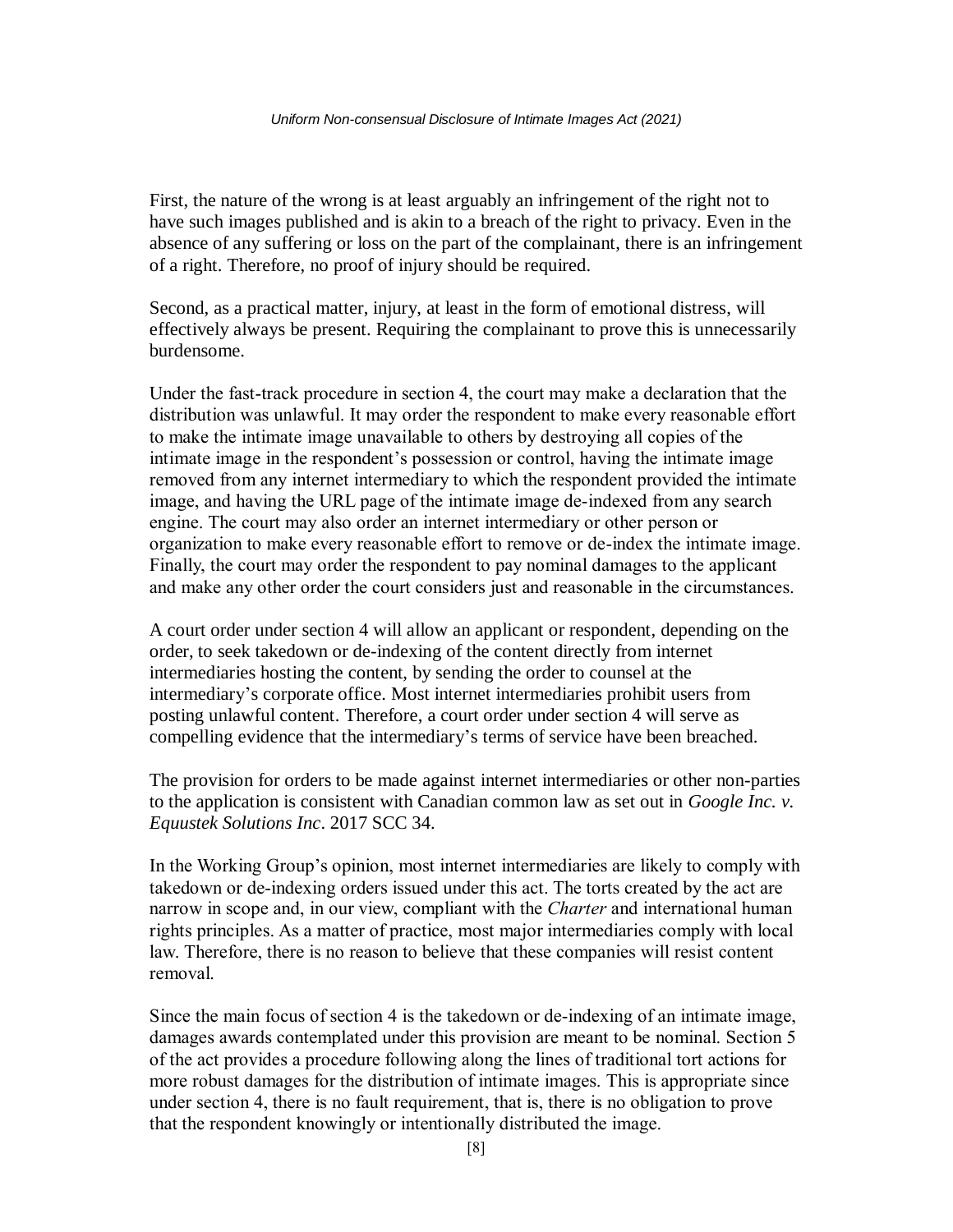The Working Group concluded that the act should not mandate particular details to be included in injunctive orders (such as a time frame for compliance by a respondent or intermediary). It was agreed that remedial flexibility should be left to the court.

In terms of limitation periods, it is intended that discoverability is the trigger, and jurisdictions determine what limitation period would apply.

### **Claim for damages**

- **5** (1) An individual depicted in an intimate image may claim relief from the court under this section.
	- (2) Subject to section 6, if the claimant satisfies the court that
		- (a) the image is an intimate image of the claimant, and
		- (b) the respondent distributed the intimate image,

the court may do any or all of the following:

- (c) declare the distribution to have been unlawful;
- (d) order the respondent to make every reasonable effort to make the intimate image unavailable to others, including by
	- (i) destroying all copies of the intimate image in the respondent's possession or control,
	- (ii) having the intimate image removed from any platform operated by an internet intermediary, and
	- (iii) having the intimate image de-indexed from any search engine;
- (e) order an internet intermediary or other person or organization to make every reasonable effort to remove or de-index the intimate image;
- (f) order the respondent to pay damages, including compensatory, aggravated and punitive damages;
- (g) make any other order the court considers just and reasonable in the circumstances.
- (3) Subject to section 6, if the claimant satisfies the court that
	- (a) the image is an intimate image of the claimant, and
	- (b) the respondent threatened to distribute the intimate image,

the court may do any or all of the following:

- (c) declare the threat to have been unlawful;
- (d) enjoin the respondent from distributing the intimate image;
- (e) order the respondent to make every reasonable effort to make the intimate image unavailable to others, including by destroying all copies of the intimate image in the respondent's possession or control;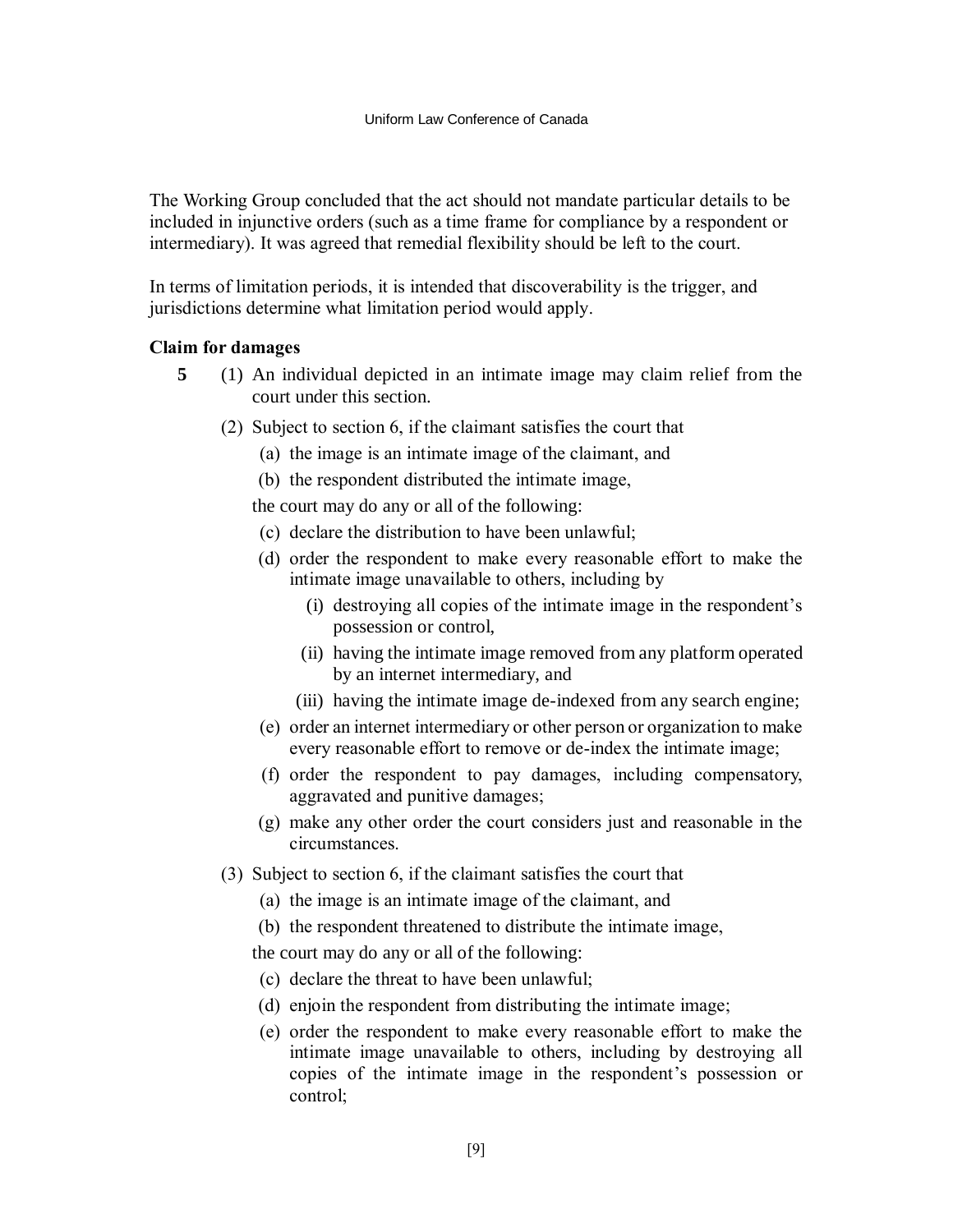- (f) order the respondent to pay damages, including compensatory, aggravated and punitive damages;
- (g) make any other order the court considers just and reasonable in the circumstances.

**COMMENT:** The wording of section 5 is identical to the wording of section 4 except that section 5 is framed as a claim for relief from the court (as distinct from section 4 which provides for an application for relief from the court) and the court can award a much larger array of damages including general, special, aggravated and punitive damages. Section 5 is designed to be the traditional type of tort claim and a jurisdiction should consider what tribunal would be most appropriate for such a claim.

Section 5, like section 4, sets out relief in respect of both actual distribution of an intimate image and threatened distribution of an intimate image, again in keeping with the definition of the tort in section 3.

As to the various heads of damages, it was thought that considerations relevant to general damages should include whether or to what degree the plaintiff is identifiable, the nature of the image, the nature and size of the audience to whom the image was distributed, and the effect on the plaintiff (embarrassment, distress etc.). This need not be an exhaustive list.

At common law, aggravated damages may be awarded in circumstances where the defendants' conduct has been particularly high-handed or oppressive, thereby increasing the plaintiff's humiliation and anxiety. This is notwithstanding that they may duplicate either compensatory damages or punitive damages or both and lead to overcompensation. Upon reflection it was decided that the act allow for an award of aggravated damages.

Further, it was expected that punitive damages will often be awarded in these cases and, indeed, may often constitute a majority of a damages award. The usual rules governing punitive damages should apply. It was felt too that special damages should, of course, be recoverable where they can be established.

It is intended that a person be able to make an application under section 4 as well as a claim under section 5. As noted, section 4 is primarily aimed at a fast-track application to have intimate images taken down from an internet intermediary, whereas section 5 has a similar aim but also an ability to obtain much greater damages than under section 4.

Again, in terms of limitation periods it is intended that discoverability is the trigger, and jurisdictions determine what limitation period would apply.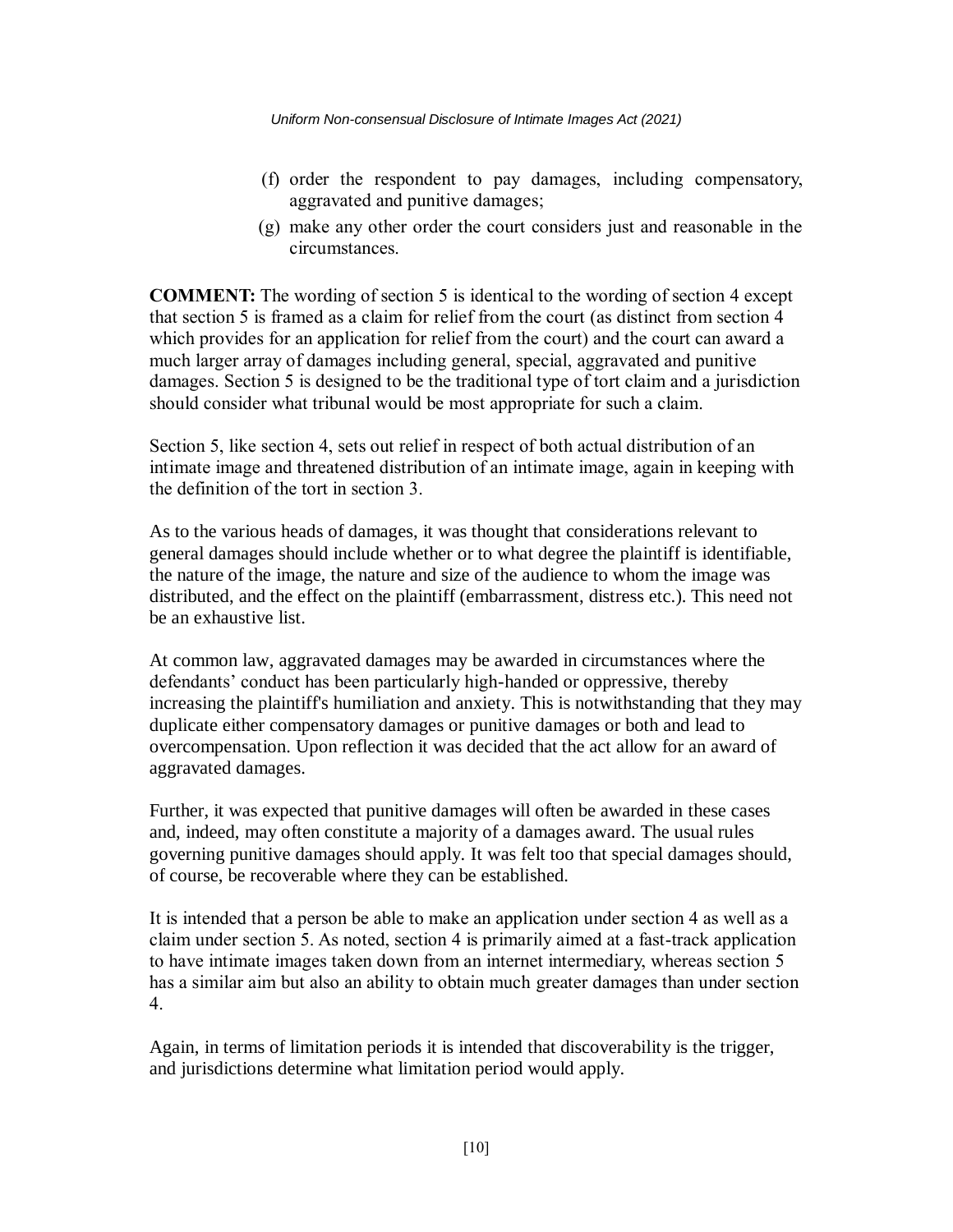## **Burden of proof – reasonable expectation of privacy**

6 In an application under section 4 or a claim under section 5 the respondent has the burden of proving that the applicant or claimant, as applicable, did not have a reasonable expectation of privacy in the image at the time the recording was made and, if the recording has been distributed, at the time it was distributed.

**COMMENT:** A complainant must have had a reasonable expectation of privacy in an image at the time it was recorded and/or distributed, in order for the image to be actionable under the act. However, in keeping with the remedial purpose of the legislation, the burden of proof is on the respondent to rebut the inference that a reasonable expectation of privacy existed. This provision is intended to make it easier for NCDII victims to obtain relief. It may also serve to discourage the distribution of intimate images without clear permission to do so.

## **Publication ban**

**7** In an application under section 4 or a claim under section 5, as applicable, the court must order a ban on publication of the name of the applicant or claimant, as applicable, or other information likely to identify the applicant or claimant, unless the applicant or claimant requests that there not be a publication ban.

**COMMENT:** An important ancillary part of either an application under section 4 or a claim under section 5 is the requirement that the complainant's identity be protected by a publication ban unless the complainant requests otherwise. This is an unusual but necessary provision to achieve the act's remedial purpose. Open court proceedings to remove intimate images from the internet can have the perverse effect of further publicizing the content and increasing harm to the victim. The Working Group is concerned that victims of NCDII would be unwilling to avail themselves of the act in these circumstances, thereby defeating the purpose of the act and denying victims access to justice. A presumptive publication ban is also consistent with the underlying goal of providing victims with a streamlined, quick and inexpensive mechanism for seeking relief.

The Working Group spent a considerable amount of time in arriving at the wording of this section. Members weighed all of the competing factors such as: should the ban be automatic; should it be by way of application; and whether there should be a special provision for minors. In the end the Working Group settled on the proposed wording as balancing all of the factors relevant to the ordering of a ban.

The Working Group recognizes the fundamental importance of the open court principle generally. However, the presumptive publication ban in section 7 is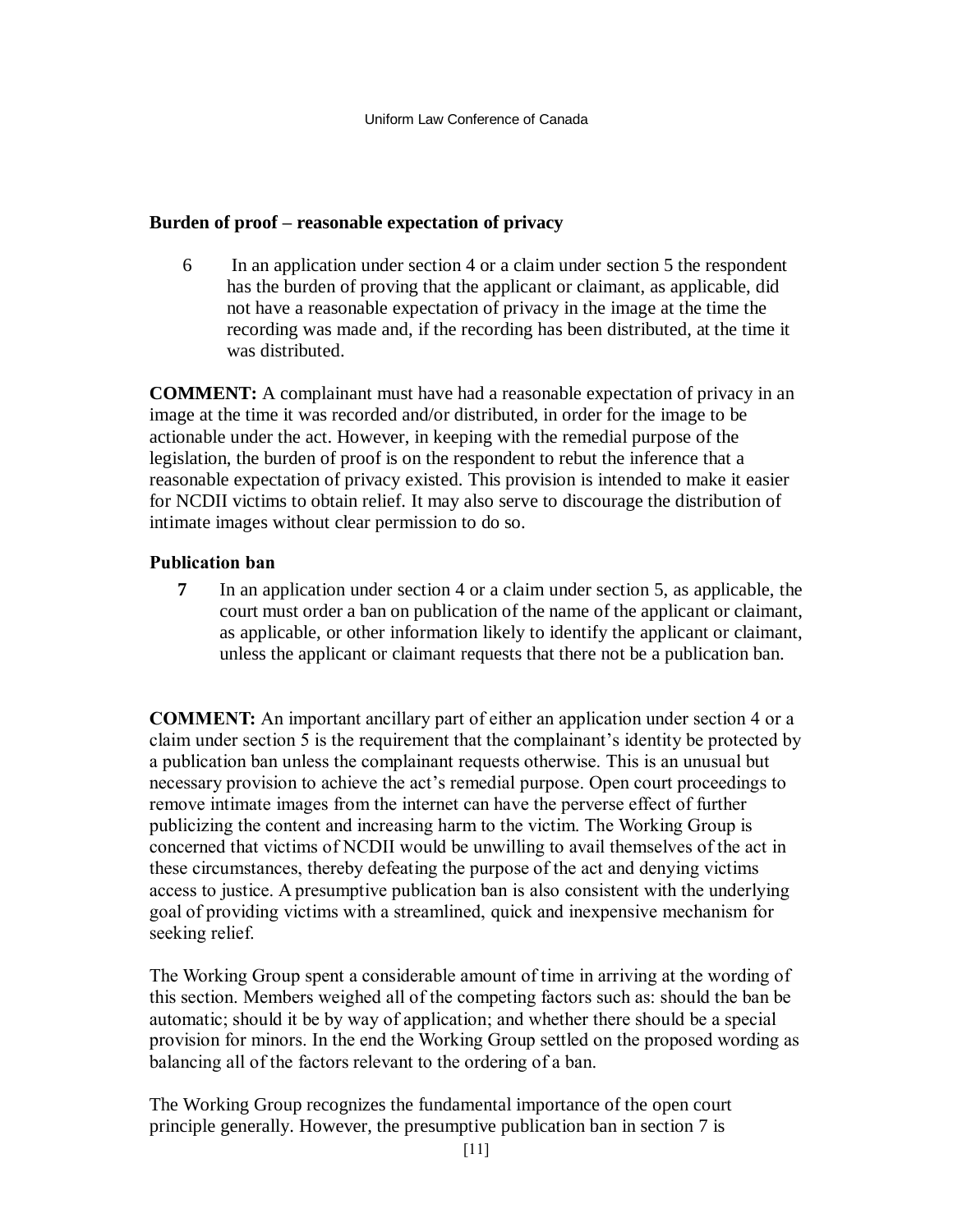specifically and narrowly tailored and essential to achieve the act's remedial purpose and to accommodate *Charter* principles.

### **Internet intermediaries protected from legal suit**

- 8 (1) No application or claim may be brought against an internet intermediary if the internet intermediary has taken reasonable steps to address unlawful distribution of intimate images in the use of its services.
	- (2) Nothing in this section limits the court's authority under section 4 (2) or 5 (2) to make an order against an internet intermediary or other person or organization.

**COMMENT:** The Working Group considered the question of whether internet intermediaries would be caught under the act. Based on the definition of distribution they likely would. The question arose as to whether it is appropriate for intermediaries to be liable for distributing intimate images in narrow circumstances.

The Working Group concluded that liability on the part of intermediaries as defined in the act would not be appropriate. Nor should intermediaries generally be named as parties and required to defend applications or claims under the act. This is not the purpose of the legislation and internet intermediary liability would have important implications for freedom of expression. However, it is important that intermediaries be responsible as third parties to carry out takedown and de-indexing orders issued under the act.

Therefore, the act provides that no application or claim may be brought against an internet intermediary if the internet intermediary has taken reasonable steps to address unlawful distribution of intimate images in the use of its services. But it was left that nothing in this section would limit the court's authority under section 4 (2) or 5 (2) to make an order against an internet intermediary.

The Working Group considered whether a "reasonable steps" threshold was sufficiently precise to define circumstances in which intermediaries should be protected from a legal suit. On balance, it was concluded that courts are familiar with the "reasonable steps" standard and it allows the necessary flexibility to adapt to technological change and evolving business models.

#### **Defence to an application under section 4**

**9** A person is not liable under section 4 if the person proves that the person had the consent of the individual depicted in the intimate image to the distribution of the intimate image at the time when and to the extent that the intimate image was distributed by the person.

**COMMENT:** For section 4, the fast-track tort, the onus is on the respondent to prove that that person had the consent of the individual depicted in the intimate image to the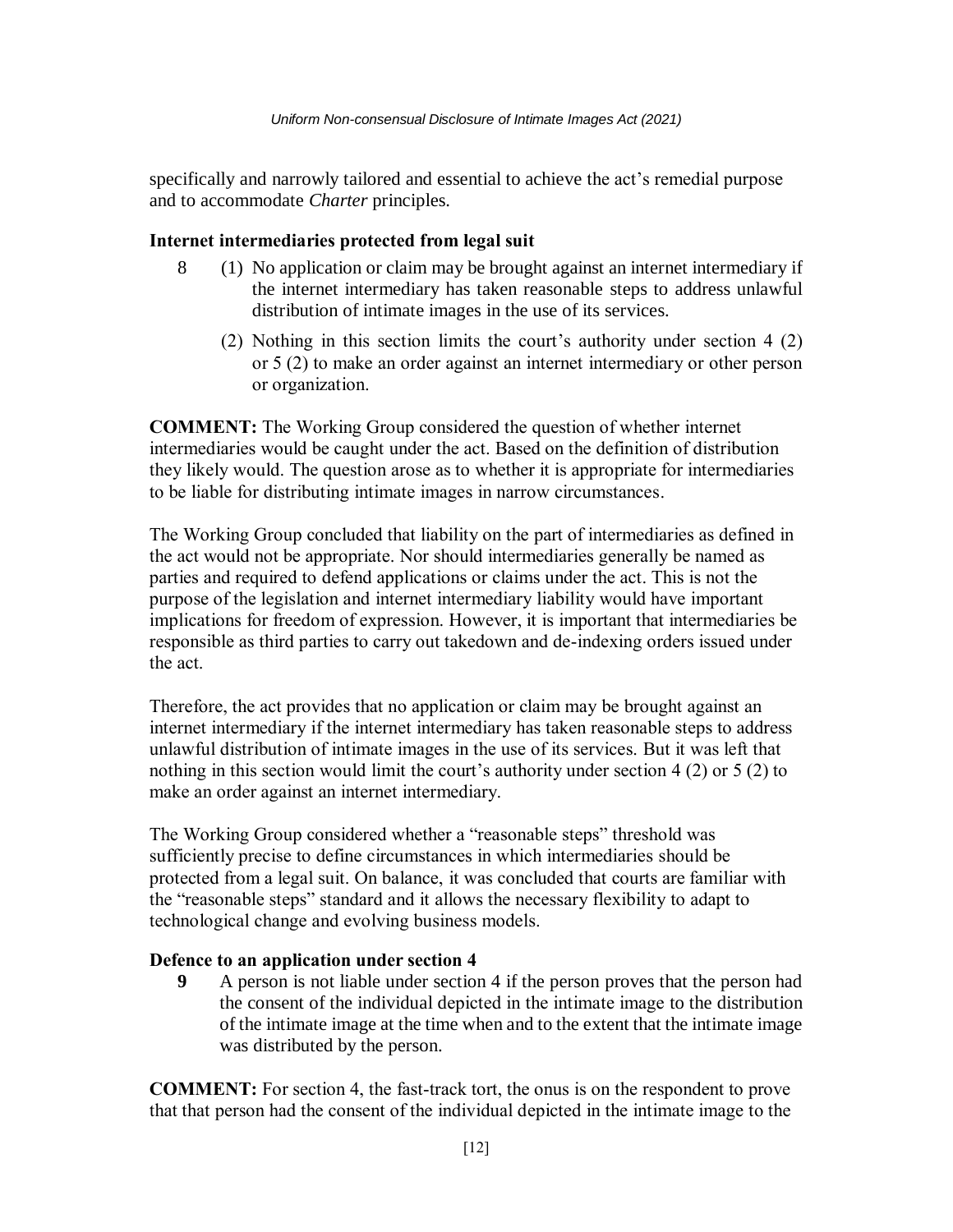distribution of the intimate image both, at the time when, and to the extent that, the intimate image was distributed by the person.

Consent in this context is a stricter test than in the context of the section 5 tort. In defending a section 4 application, only actual consent functions as a defence. An honest and reasonable belief that the person had the consent is insufficient. The logic is that where there is honest but mistaken belief in consent, an applicant should be able to get injunctive relief to get an image taken down. However, for damages in a section 5 proceeding, fault is required.

## **Defences to a claim under section 5**

- **10** (1) A person is not liable under section 5 if the person proves that the distribution of the intimate image was made in any of the following circumstances:
	- (a) the person did not intend to distribute the intimate image;
	- (b) the person had, or honestly and reasonably believed that the person had, the consent of the individual depicted in the intimate image to the distribution of the intimate image at the time when and to the extent that the intimate image was distributed by the person;
	- (c) the distribution was made in the public interest and did not extend beyond what was in the public interest.
	- (2) Distribution of an intimate image is not made in the public interest solely because the individual depicted in the intimate image is a public figure.

**COMMENT:** For the traditional tort under section 5, a person otherwise liable under section 4, may prove:

- No intention to distribute the intimate image;
- The person had, or honestly and reasonably believed that the person had, the consent of the individual depicted in the intimate image to the distribution of the intimate image at the time when and to the extent that the intimate image was distributed by the person; or
- The distribution was made in the public interest and did not extend beyond the public interest.

Injunctive relief should be available regardless of the respondent's intention and even if there was an honest and reasonable belief in consent. However, under section 5, a more traditional tort proceeding for damages, fault is squarely at issue. Therefore, section 10 provides that an honest and reasonable belief in consent is a defence, as is a lack of intent to distribute as, for example, where someone carelessly loses a USB key or drops a photograph on the ground.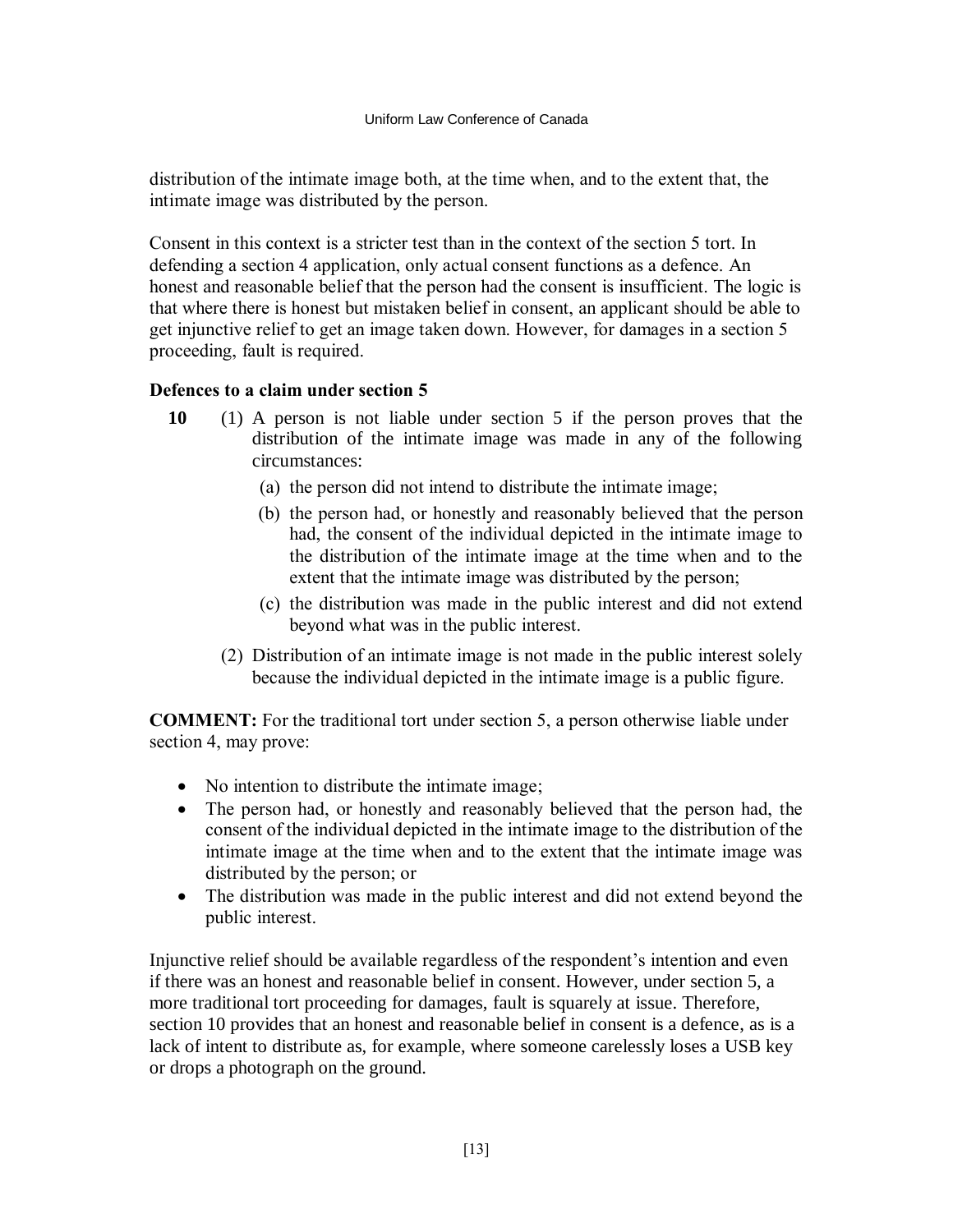It should be noted that the defence of consent in both sections 9 and 10 focuses on whether the complainant consented to the distribution of the intimate image, assessed objectively. This is in contrast to some NCDII statutes that focus, instead, on the respondent's subjective *knowledge* as to the complainant's lack of consent or *recklessness* as to whether consent existed. Knowledge relates to fault and is distinct from the defence of consent. The Working Group prefers this simpler and clearer approach.

It is intended that distribution made in the public interest be broadly interpreted so long as that distribution does not extend beyond the public interest. The public interest would include such matters as law enforcement. It would also include distribution where the intent is to show that a distribution under the act has taken place (for example, a student disclosing to a teacher to assist in further investigations by the teacher).

### **Consent revocable**

- **11** (1) If an individual depicted in an intimate image consents to distribution of the intimate image, and later revokes consent to distribution of the intimate image and communicates that revocation to a person who distributed the intimate image, the person who distributed the intimate image must make every reasonable effort to make the intimate image unavailable to others.
	- (2) A person who does not make every reasonable effort under subsection (1) is liable for damages for any injury resulting from the failure to make that effort.

**COMMENT:** Consent once given can be revoked under the act. This provision is intended to address, among other things, the revenge porn scenario. For example, a woman may consent to limited distribution of an intimate image with her partner but change her mind once the relationship ends.

The Working Group decided that revocation of consent should impose on the respondent an obligation to make every reasonable effort to make the intimate image unavailable to others. Failure to do so could result in damages for any injury resulting from such failure.

Revocation of consent is consistent with the law of consent in tort generally. Consent to medical treatment may, for example, be revoked, as can consent to sexual contact. That consent is revocable may be implicit in the existing Canadian NCDII torts, though none make it explicit.

Subsection 2(b) of the act provides that consent to the distribution of an intimate image does not, by itself, affect a complainant's reasonable expectation of privacy in the image. Therefore, the image will remain an intimate image as defined by the act and revocation of consent will give rise to the relief in section 11. For example, a couple may make a video for private use and have a reasonable expectation of privacy when